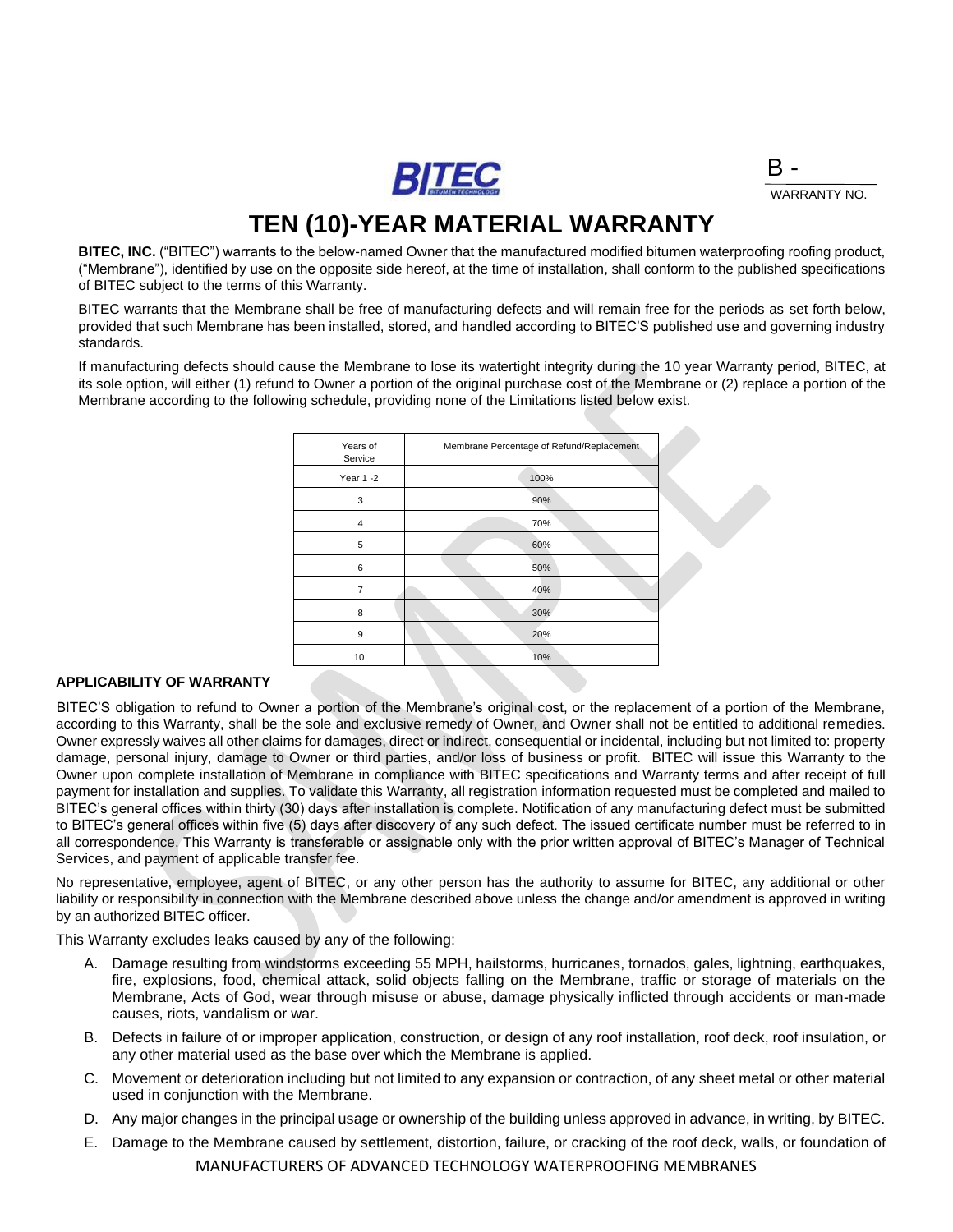a building or defects or failures of copings or any part of the building structure.

- F. Moisture entering the roofing system through the walls, rooftop hardware, or equipment, copings or any part of the building structure.
- G. Damage to the Membrane resulting from lack of positive drainage.
- H. Repair of metalwork or flashing receptacles or other materials furnished by others and such damage as may result from the application or failure of these materials.
- I. Chemical attacks, exposure to any ionized radiation, or contamination from any hazardous substance or waste.
- J. Repairs performed or materials furnished by others besides those authorized by BITEC in correcting leaks in the Membrane

### **LIMITATIONS**

BITEC shall not be responsible for any damages for or to any of the following:

- A. Leaks that result where Membrane has been installed over cold storage or freezer compartments.
- B. Improper maintenance or correction of conditions other than leaks.
- C. Real or personal property, the structure itself, or contents therein.

BITEC is not responsible for the removal, replacement, or repair of any rooftop equipment or systems or overburden. BITEC'S sole responsibility under this Warranty is for the costs associated with the refund or repair of the Membrane according to the schedule outlined above.

### **EXCEPT AS SET FORTH HEREIN, BITEC MAKES NO OTHER WARRANTIES AND HEREBY DISCLAIMS ANY EXPRESS, IMPLIED, OR STATUTORY WARRANTY, INCLUDING BUT NOT LIMITED TO WARRANTIES OF DESIGN, MERCHANTABILITY, OR FITNESS FOR A PARTICULAR PURPOSE OR ARISING FROM A COURSE OF DEALING OR USAGE OF TRADE.**

| Owner's Name:                      |                  |                               |
|------------------------------------|------------------|-------------------------------|
| Address of Building: _____________ |                  |                               |
|                                    | State:           | Zip:                          |
| <b>Specification Number:</b>       | Completion Date: | Product Used: _______________ |
| Number of Rolls: ________________  |                  |                               |
| Principal Building Usage:          |                  |                               |
| Name of Applicator: ______         |                  | Address: ___________          |

### OWNER RESPONSIBILITIES

BITEC is proud to have provided your building with the finest advanced technology waterproofing Membrane available and offers the following industry-accepted guidelines to protect your investment. BITEC recommends as the building Owner you implement the following:

- (1) Provide a roof inspection every six (6) months to remove any debris and ensure proper drainage by cleaning the scuppers and roof drains.
- (2) If your roof system was surfaced with a reflective coating, a periodic recoating will protect the Membrane and reduce energy cost.
- (3) Restrict roof traffic to a minimum, and inform necessary trades requiring access to the roof deck to be very careful to protect the Membrane from falling objects, or solvent spills.
- (4) Do not allow materials to be stored or transported over the completed roof deck areas.
- (5) In the event the roofing system has rooftop equipment or overburden obscuring the waterproofing membrane, such as paver system, vegetated roofing, solar, solar thermal system, or any other material installed over the roof system, temporary or permanent, the Owner will have it removed before inspection at Owner's sole expense.
- (6) As a reminder, all additions of equipment, deck penetrations or any change requiring cutting through the Membrane must have prior approval of BITEC and the work must be completed by a BITEC Authorized Roofing Contractor to maintain the validity of the Warranty.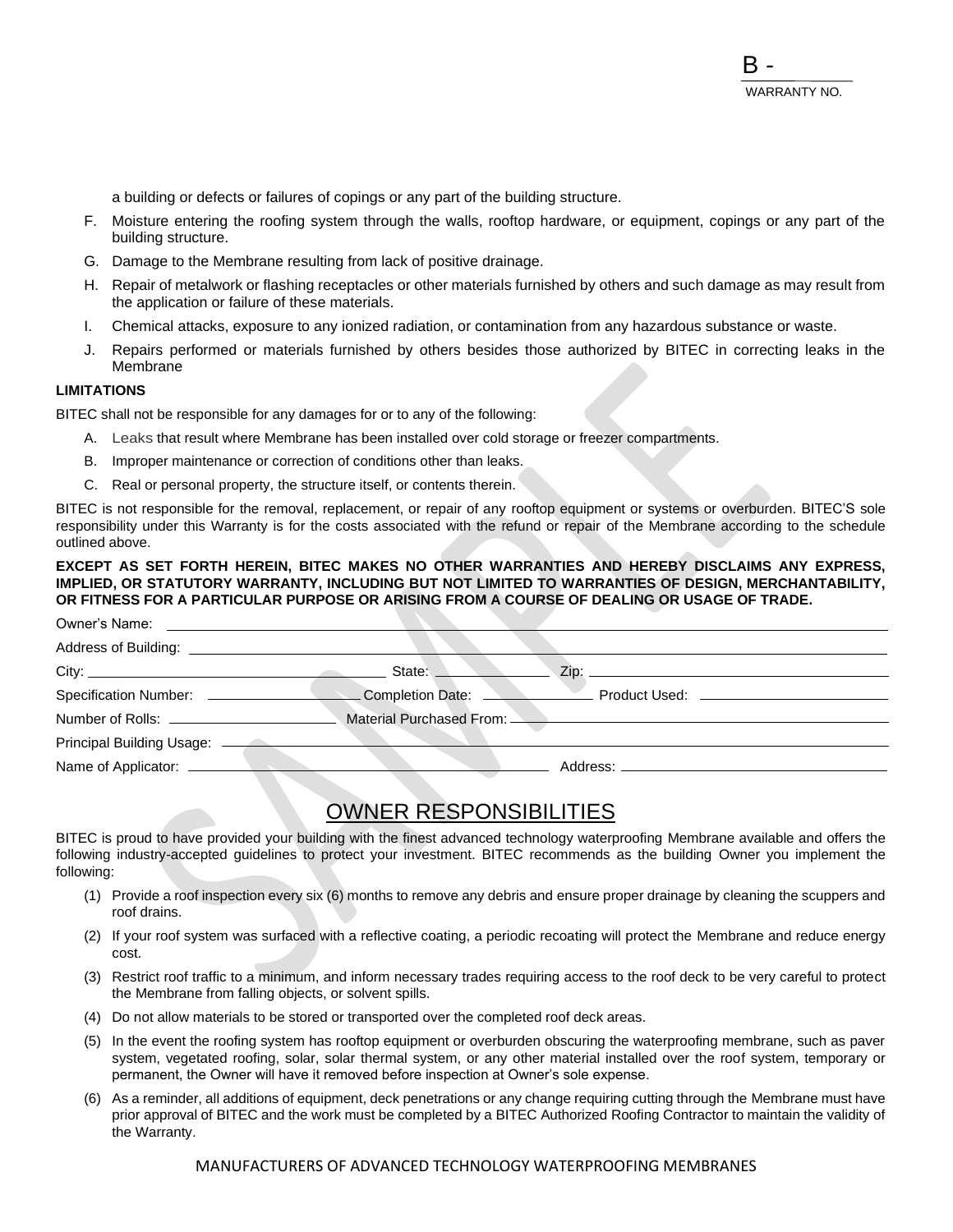(7) A BITEC Authorized Roofing Contractor knows his products and is willing to serve you, with your maintenance programs.

To the fullest extent allowed by law, this Warranty shall be construed under the laws of the State of Arkansas and any actions or suits to enforce this Warranty shall be brought in the State of Arkansas, County of Conway. This Warranty constitutes the sole and exclusive Warranty of the parties hereto and supersedes any prior understandings, written or oral agreements, or warranties between the parties respecting the subject matter within.

If any one or more of the provisions contained in this Warranty shall, for any reason, be held to be invalid, illegal, or unenforceable in any respect, such invalidity, illegality, or unenforceability shall not affect any other provision, and this Warranty shall be construed as if the invalid, illegal, or unenforceable provision had never been contained herein.

### **WARRANTY ACCEPTANCE**

Owner hereby accepts and agrees to the terms and conditions outlined in this Warranty.